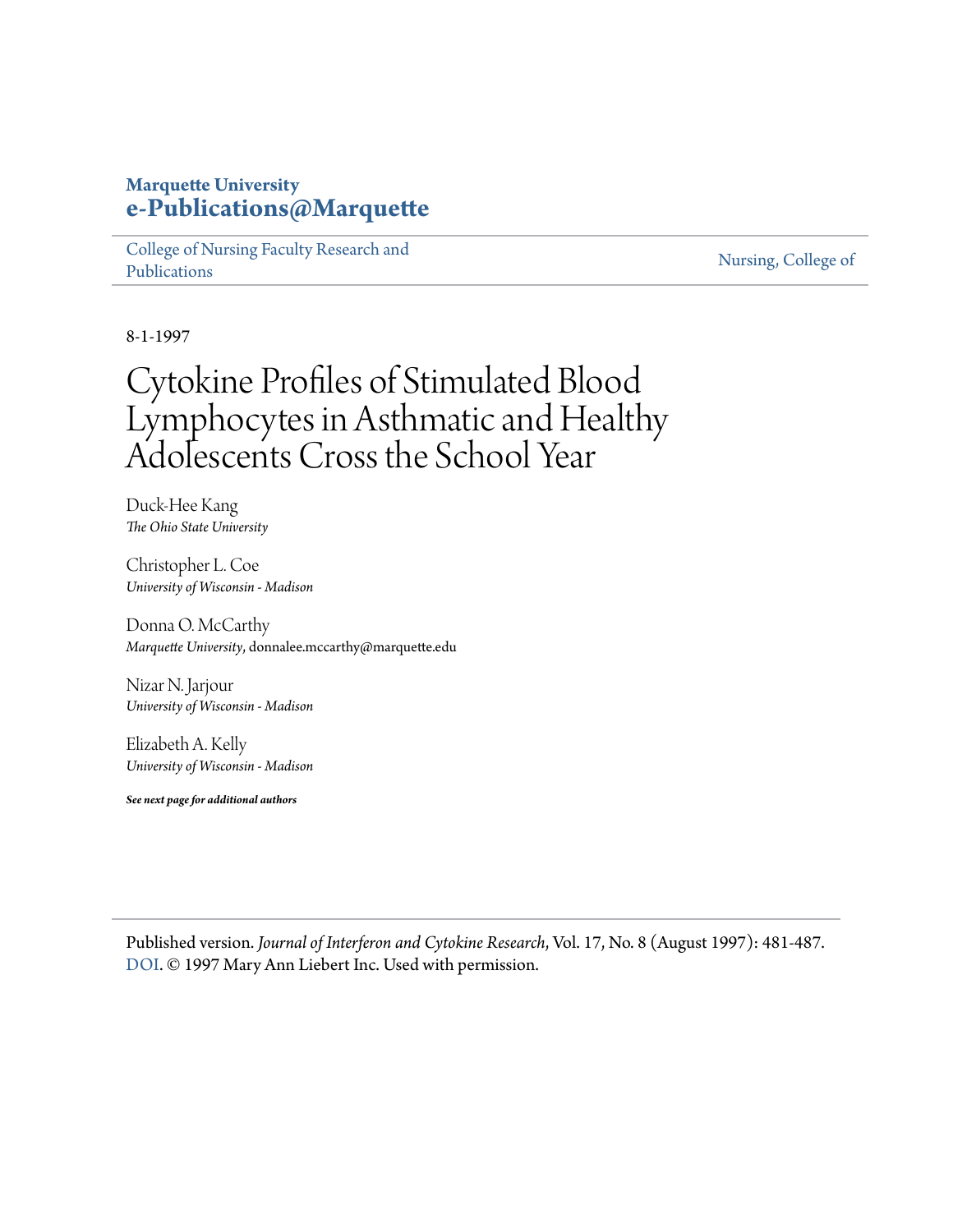## **Authors**

Duck-Hee Kang, Christopher L. Coe, Donna O. McCarthy, Nizar N. Jarjour, Elizabeth A. Kelly, Raymond R. Rodriguez, and William W. Busse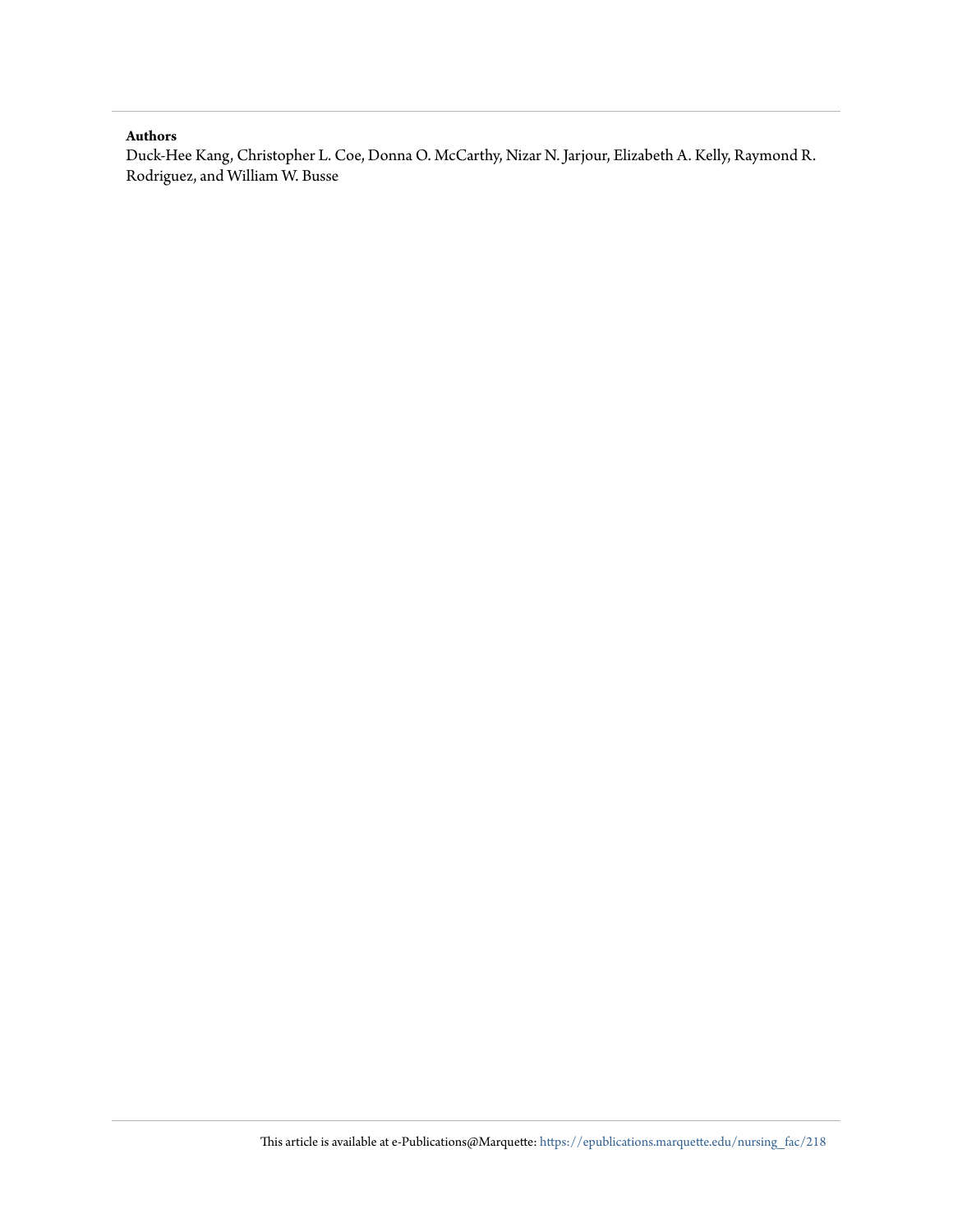## Cytokine Profiles of Stimulated Blood Lymphocytes in Asthmatic and Healthy Adolescents Across the School Year

## DUCK-HEE KANG,1 CHRISTOPHER L. COE,2 DONNA O. MCCARTHY,3 NIZAR N. JARJOUR,4 ELIZABETH A. KELLY,<sup>4</sup> RAYMOND R. RODRIGUEZ,<sup>4</sup> and WILLIAM W. BUSSE<sup>4</sup>

## ABSTRACT

cell cytokines play an important role in mediating airway inflammation in asthma. The predominance of <sup>a</sup> Th2 cytokine profile, particularly interleukin (IL)-4 and IL-5, is associated with the pathogenesis and course of asthma. The aim of this study was to test the hypothesis that a stressful life event alters the pattern of cytokine release in asthmatic individuals. Thirteen healthy controls and <sup>21</sup> asthmatic adolescents gave blood samples three times over a semester: midsemester, during the week of final examinations, and 2–3 weeks after examinations. Interferon- $\gamma$  (IFN- $\gamma$ ), IL-2, IL-4, and IL-5 were measured from supernatants of cells stimulated with PHA/PMA for 24 h. Cells from asthmatic subjects released significantly more IL-5 during the examination and postexamination periods, whereas cells from healthy controls released significantly more IL-2 during the midsemester and examination periods, thereby indicating a bias for a Th2-like pattern in asthmatics and a Th1-like pattern in healthy controls. IL-4 and IL-5 production showed a marked decrease during and after examinations in healthy controls, whereas this decline was absent in asthmatics. The ratios of IFN- $\gamma$ :IL-4 and IFN- $\gamma$ :IL-5 also revealed significant changes in the profile of cytokine release across the semester. These results indicate differential cytokine responses in asthmatics that may become pronounced dur ing periods of cellular activation.

## INTRODUCTION

CHRONIC AIRWAY INFLAMMATION is a characteristic feature<br>
of asthma, and it has been proposed that activated T helper cells (Th) and their products, cytokines, play <sup>a</sup> central role in the regulation of airway inflammation. Two functional subsets of Th cells have been identified in the immune system: Thl cells predominantly secrete interleukin-2 (IL-2) and interferon- $\gamma$  (IFN- $\gamma$ ) but little IL-4 and IL-5 and facilitate cell-mediated immunity. Th2 cells, in contrast, produce IL-4, IL-5, IL-6, and IL-10 predominantly but little IL-2 and IFN- $\gamma$  and participate in immediate hypersensitivity and allergic reactions. $(1-3)$  Evidence suggests that the pathogenesis of asthma is associated with <sup>a</sup> predominance of Th2-type cytokine production, and these cytokines may be critical signals initiating and orchestrating the complex cellular events in airway inflammation and hyperresponsiveness.<sup>(4,5)</sup>

IL-4 and IL-5 are two particularly important cytokines im-

plicated in the pathogenesis of asthma. IL-4 is a B cell-stimulating and differentiating factor and an early signal for isotype switching of B cells to produce immunoglobulin E (IgE).<sup>(6,7)</sup> Induced production of IgE antibody is <sup>a</sup> fundamental feature of allergic asthma. The major functions of IL-5 include the differentiation, maturation, and activation of eosinophils, as well as the enhancement of eosinophil viability. $(8)$ 

In allergic asthmatics, peripheral blood (PB) cells were found to produce significantly more IL-4 and IL-5 than cells from normal controls.<9) Similarly, PB cell cultures from atopic children released higher levels of IL-4 but not IFN- $\gamma$ .<sup>(10)</sup> It was demonstrated further that asthmatic individuals had higher percentages of circulating T cells expressing IL-4 and IL-5 mRNA, a cellular profile that was decreased with improved lung function following glucocorticoid treatment. $(11)$ 

Stress has been found to alter Thl and Th2 cytokine production.<sup>(12-15)</sup> Stimulated PB cell cultures showed that academic examination stress induced significant changes in the pro-

'College of Nursing, The Ohio State University, Columbus, OH 43210-1289.

<sup>2</sup>Department of Psychology, 3School of Nursing, and 4Medical School, University of Wisconsin-Madison.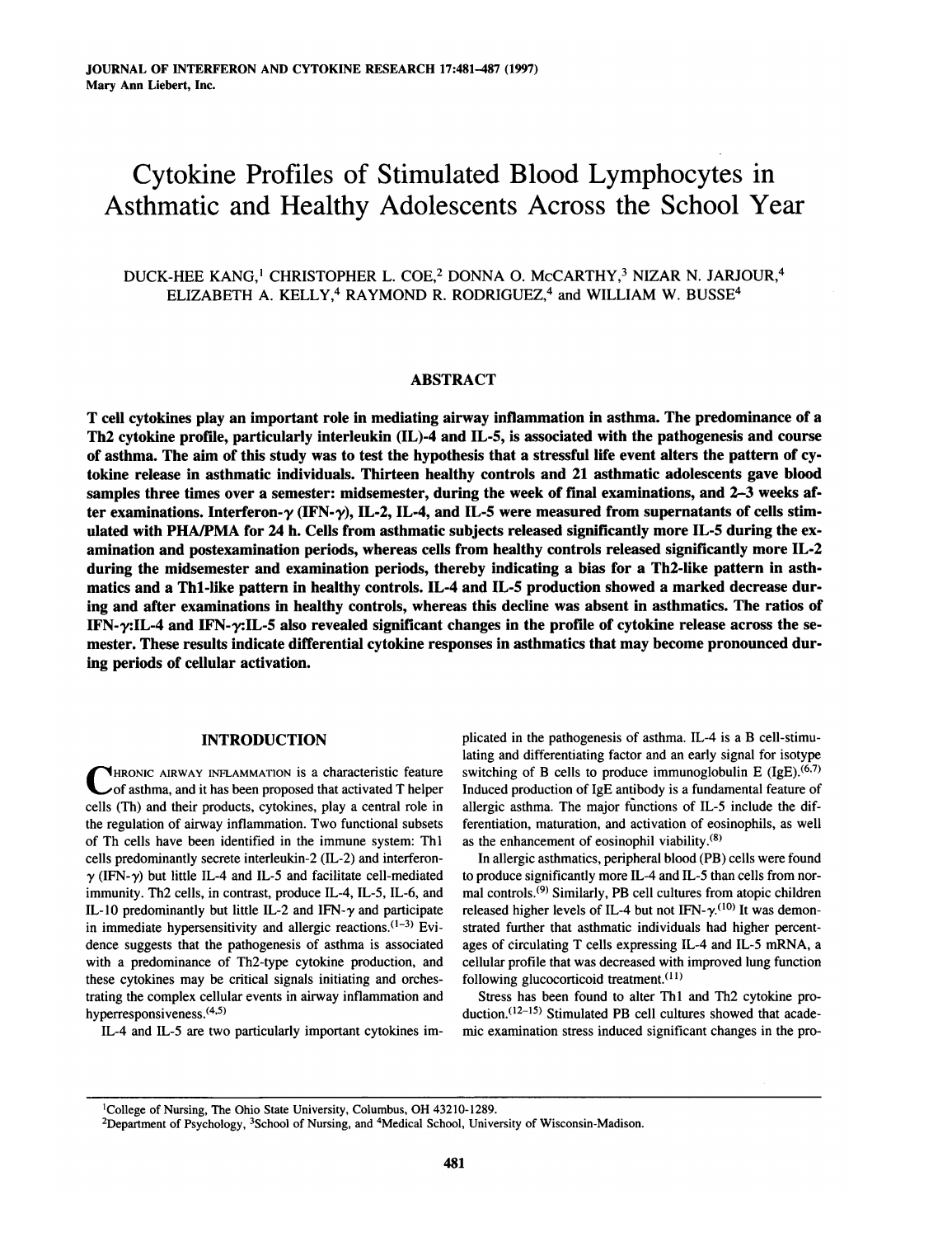duction of IL-2 and IFN- $\gamma$ . However, the effects of stress on the levels of IL-4 and IL-5 have not been tested. In view of long-standing speculation that stress exacerbates asthma symp $t$ oms,  $(16,17)$  changes in cytokine production are a potential mechanism modulating the relationship between stress and asthma. The goal of this study, therefore, was to test the hypothesis that <sup>a</sup> stressful life event alters the pattern of cytokine release in asthmatic adolescents. Th1 (IL-2 and IFN- $\gamma$ ) and Th2 cytokines  $(IL-4$  and  $IL-5)$  were investigated in relation to final examination stress, comparing the levels and responsiveness to this stressful life event between healthy controls and asthmatic in dividuals. In addition, examination-induced changes in eosinophils, IgE, and peak expiratory flow rates were evaluated.

## SUBJECTS AND METHODS

Thirty-four students were recruited from two local high schools in Madison, WI. The study protocol was approved by the school district and Institutional Human Subjects Committee, and consent forms were obtained from each student and <sup>a</sup> parent. As can be seen in Table 1, subjects were divided into healthy control, with no known health problems, and asthma groups I and II, based on medications prescribed. The validity of this subdivision was also supported by their IgE and blood eosinophil levels (see Results). Most asthmatic students typically used 2 puffs of  $\beta$ -agonist or steroid inhalants or both twice <sup>a</sup> day or as needed. Ninety-four percent of the subjects were Caucasian  $(n = 32)$ , and there was 1 African American and 1 Asian American. No significant differences were noted in age, racial distribution, or gender among the three groups. Between the two asthma groups, however, there were more female subjects in the Asthma <sup>I</sup> group than in the Asthma II group.

## Procedures

Blood samples were collected three times across the fall semester of the school year: (1) midsemester in early December (baseline), (2) during final examination week in mid-January (Exam), and (3) again 2-3 weeks after final examinations (Post exam). In each period, <sup>5</sup> ml of blood was collected into an EDTA-containing vacutainer, and 10-20 ml of blood was collected into <sup>a</sup> heparinized vacutainer via routine venipuncture between 7:30 and 8:45 am. EDTA-treated samples were sent to <sup>a</sup> local laboratory for complete blood count with differentials. Heparinized samples were processed for cytokine analyses.

Heparinized blood was layered onto Ficoll-Hypaque (1.077 sg, Sigma) and centrifuged at 450g for 30 min at ambient temperature. Mononuclear cells (MNC) at the interface between plasma and Ficoll were carefully harvested and washed twice with sterile phosphate-buffered saline (PBS without  $Ca^{2+}$ ,  $Mg^{2+}$ , pH 7.4, Gibco) and centrifuged at 450g for 10 min. The cells were then resuspended with complete medium (RPMI 1640 supplemented with Hepes <sup>25</sup> mM, L-glutamine <sup>2</sup> mM, gentamicin 50  $\mu$ g/ml, and 10% heat-inactivated fetal bovine serum, FBS) to give a final cell concentration of  $2 \times 10^6$ /ml.

#### Cytokine induction and analyses

Using 24-well flat-bottom cell culture plates,  $1 \times 10^6$  MNC in 500  $\mu$ l complete RPMI medium were cultured for 24 h at 37 $\degree$ C with 5% CO<sub>2</sub> in the presence of phytohemagglutinin (PHA,  $5 \mu g/ml$ ) and phorbol myristate acetate (PMA, 10 ng/ml). The PHA and PMA cocktail was found to induce maximal cytokine production from T lymphocytes. $(18)$  Culture supernatants were then collected and stored in aliquots at  $-70^{\circ}$ C until assayed.

IFN- $\gamma$ , IL-2, IL-4, and IL-5 levels were determined by a standard, two-step sandwich, enzyme-linked immunosorbent assay (ELISA). Briefly, <sup>a</sup> microtiter plate was coated with <sup>a</sup> cytokinespecific monoclonal antibody (mouse antihuman IFN- $\gamma$ , Endogen; mouse antihuman IL-2, R&D Systems; and mouse antihuman IL-4 and rat antimouse IL-5, PharMingen). Sample supernatants were added to the plate, followed by the addition of <sup>a</sup> biotinylated antibody directed against the specific cytokine (polyclonal goat antihuman IFN- $\gamma$ , R & D Systems; polyclonal rabbit antihuman IL-2, PharMingen; and monoclonal rat antihuman IL-4 and IL-5, PharMingen). Biotinylation of the polyclonal antihuman IFN- $\gamma$  and IL-2 was performed according to manufacturer's instructions using an N-hydroxysuccinimide ester with <sup>a</sup> long chain sidearm (NHS-LC biotinylation kit, Pierce, IL). The assay was developed with <sup>a</sup> streptavidin horseradish peroxidase homopolymer and the substrate, trimethylbenzidine (TMB). Cytokine levels were quantitated by comparison to <sup>a</sup> standard curve generated from known concentrations of recombinant cytokine. The sensitivity for IL-2, IL-4, IL-5, and IFN- $\gamma$  was less than 25, 3, 3, and 100 pg/ml, respectively.

## Blood analyses

A complete blood count with leukocyte differentials was determined at a local medical laboratory (General Medical Laboratories, Madison, WI). Plasma levels of IgE were measured at the local hospital laboratory.

|  | TABLE 1. SUBJECT CHARACTERISTICS |
|--|----------------------------------|
|--|----------------------------------|

|                        | <b>Healthy Control</b> | Asthma I                                | Asthma II                              |
|------------------------|------------------------|-----------------------------------------|----------------------------------------|
| n                      |                        |                                         | 10                                     |
| Age (years)            | $15.8 \pm 0.6^a$       | $16.0 \pm 0.6$                          | $16.2 \pm 0.8$                         |
| Gender (F/M)           | 9/4                    | 7/4                                     | 3/7                                    |
| Asthma medication      | None                   | Nonsteroidal<br>bronchodilator inhalant | Steroidal and<br>nonsteroidal inhalant |
| Asthma duration (year) |                        | $7.9 \pm 4.7$                           | $9.7 \pm 5.2$                          |

 $a$ Mean  $\pm$  SD.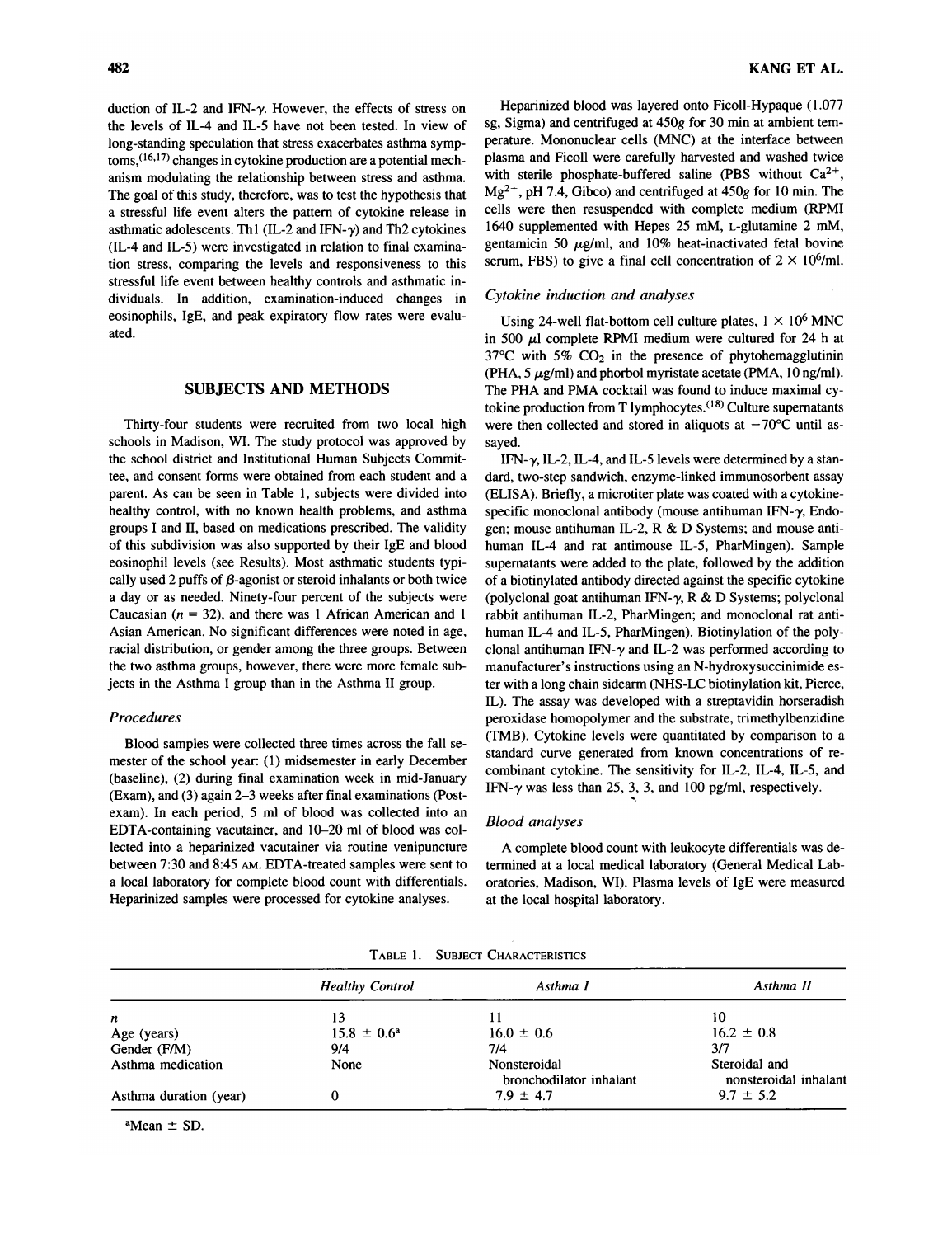## CYTOKINE PROFILES IN ASTHMA 483

### Peak expiratory flow rate (PEFR)

Peak expiratory flow rate (PEFR) was measured in asthmatic subjects only. Asthmatic subjects were provided with an Assess Peak Flow Meter (HealthScan, Cedar Grove, NJ) and asked to record peak flow readings daily for <sup>2</sup> weeks in each period. Subjects were instructed to perform three peak flows at bedtime before taking asthma medications and to record the highest value in the diary. Before this diary assignment, all subjects were trained on how to use the flow meter correctly until they demonstrated proficiency. The Assess Peak Flow Meter was tested to be highly accurate and reproducible, with an average flow error  $< 0.25\%$ .<sup>(19)</sup>

## Statistical analysis

Data were analyzed using SPSS statistical software. Repeated measures analysis of variance (ANOVA) was employed to analyze the significance of overall group differences, changes in cytokine production, and cell responses across the three time points (Baseline, Exam, and Postexam), and group  $\times$  time interactions. When appropriate, one-way ANOVA was used to determine group differences at each time, with specific contrasts between healthy control and asthmatic groups. In addition, correlational analyses were performed using Pearson product-moment correlations.

## RESULTS

## Cytokine and blood profiles of the groups

Cytokine Profile. The levels of cytokine production, as well as the ratios of Thl/Th2 cytokines, were examined in asthmatic and healthy control subjects. As can be seen in Table 2, there were significant differences in the levels of IL-2 and IL-5 between the healthy control and asthma groups. During the Baseline period, cells from healthy controls produced significantly more IL-2 than did cells from asthmatics, particularly in comparison with the asthma II group:  $F(2,31) = 3.49$ ,  $p = 0.04$ among the three groups;  $t(31) = 2.34$ ,  $p = 0.026$  between the healthy control and combined asthma groups. In contrast, the production of IL-5 was significantly higher in asthmatic subjects during the Postexam period, when both asthma groups had more than threefold higher levels of IL-5 than control subjects:  $F(2,23) = 4.72, p < 0.02$  among the three groups; t(23) = 3.07, — groups. A similar pattern of significant differences was found  $p = 0.005$  between the healthy control and combined asthma in the IL-2 and IL-5 responses during the Exam period between healthy control and asthma groups (Table 2). IL-4 and IFN- $\gamma$ production, however, was not different among the three groups. In addition, the overall level of IL-4 released from the cells was considerably lower than the levels of the other cytokines.

Because of the purported role of Th2 cytokines in the pathogenesis of asthma, we examined whether there were differences between healthy and asthmatic subjects in the ratios of Thl vs. Th2 cytokines. In this regard, the levels of IL-2 and IFN- $\gamma$  were examined with respect to IL-4 and IL-5. The ratio data were transformed by base <sup>10</sup> logarithm to generate <sup>a</sup> normal distribution of the data. The IL-2:IL-5 ratio provided the greatest distinction among the three groups. Repeated measures ANOVA indicated a significant group difference,  $F(2,23) = 5.07$ ,  $p < 0.02$ .

As illustrated in Table 3, specific contrasts between healthy control and asthma groups showed that healthy controls had significantly higher ratios of IL-2:IL-5 than asthmatic subjects at all time points. Similarly, the ratios of IFN- $\gamma$ .IL-5 also were significantly higher in healthy controls than in asthmatics during the Exam and Postexam periods. IL-2 and IFN- $\gamma$  ratios with respect to IL-4 levels, however, did not differ between groups.

|                 |                          |                  |                 | Contrast (healthy  |
|-----------------|--------------------------|------------------|-----------------|--------------------|
|                 | <b>Healthy</b>           | Asthma I         | Asthma II.      | vs. asthma)        |
|                 | $(n = 13)$               | $(n = 11)$       | $(n = 10)$      | p                  |
| $IL-2$          |                          |                  |                 |                    |
| <b>Baseline</b> | $13922 \pm 1547^{\circ}$ | $11510 \pm 1249$ | $8965 \pm 904$  | 0.026 <sup>b</sup> |
| Exam            | $12179 \pm 1255$         | $9349 \pm 771$   | $9246 \pm 1333$ | 0.047 <sup>b</sup> |
| Postexam        | $9437 \pm 1361$          | $11736 \pm 1261$ | $9479 \pm 1377$ | 0.398              |
| IFN- $\gamma$   |                          |                  |                 |                    |
| <b>Baseline</b> | $3143 \pm 800$           | $2334 \pm 452$   | $1696 \pm 389$  | 0.131              |
| Exam            | $4044 \pm 732$           | $2546 \pm 809$   | $3640 \pm 674$  | 0.289              |
| Postexam        | $2712 \pm 515$           | $2911 \pm 760$   | $2564 \pm 994$  | 0.978              |
| $IL-4$          |                          |                  |                 |                    |
| <b>Baseline</b> | $22.2 \pm 3.5$           | $15.4 \pm 2.3$   | $14.2 \pm 3.9$  | 0.069              |
| Exam            | $17.3 \pm 2.7$           | $13.2 \pm 4.0$   | $14.0 \pm 3.1$  | 0.338              |
| Postexam        | $12.1 \pm 2.8$           | $14.6 \pm 3.4$   | $19.9 \pm 5.8$  | 0.313              |
| $IL-5$          |                          |                  |                 |                    |
| <b>Baseline</b> | $842 \pm 316$            | $936 \pm 209$    | $830 \pm 182$   | 0.894              |
| Exam            | $388 \pm 125$            | $934 \pm 247$    | $926 \pm 205$   | 0.021 <sup>b</sup> |
| Postexam        | $293 \pm 112$            | $926 \pm 239$    | $1083 \pm 193$  | 0.005 <sup>b</sup> |

Table 2. Cytokine Levels (pg/ml) from Supernatant Following 1-Day Culture of Cells with PHA/PMA Cocktail

 $^{\circ}$ Mean  $\pm$  SE.

bp values reflect significance of differences between healthy and combined asthmatic subjects at the level  $p < 0.05$ .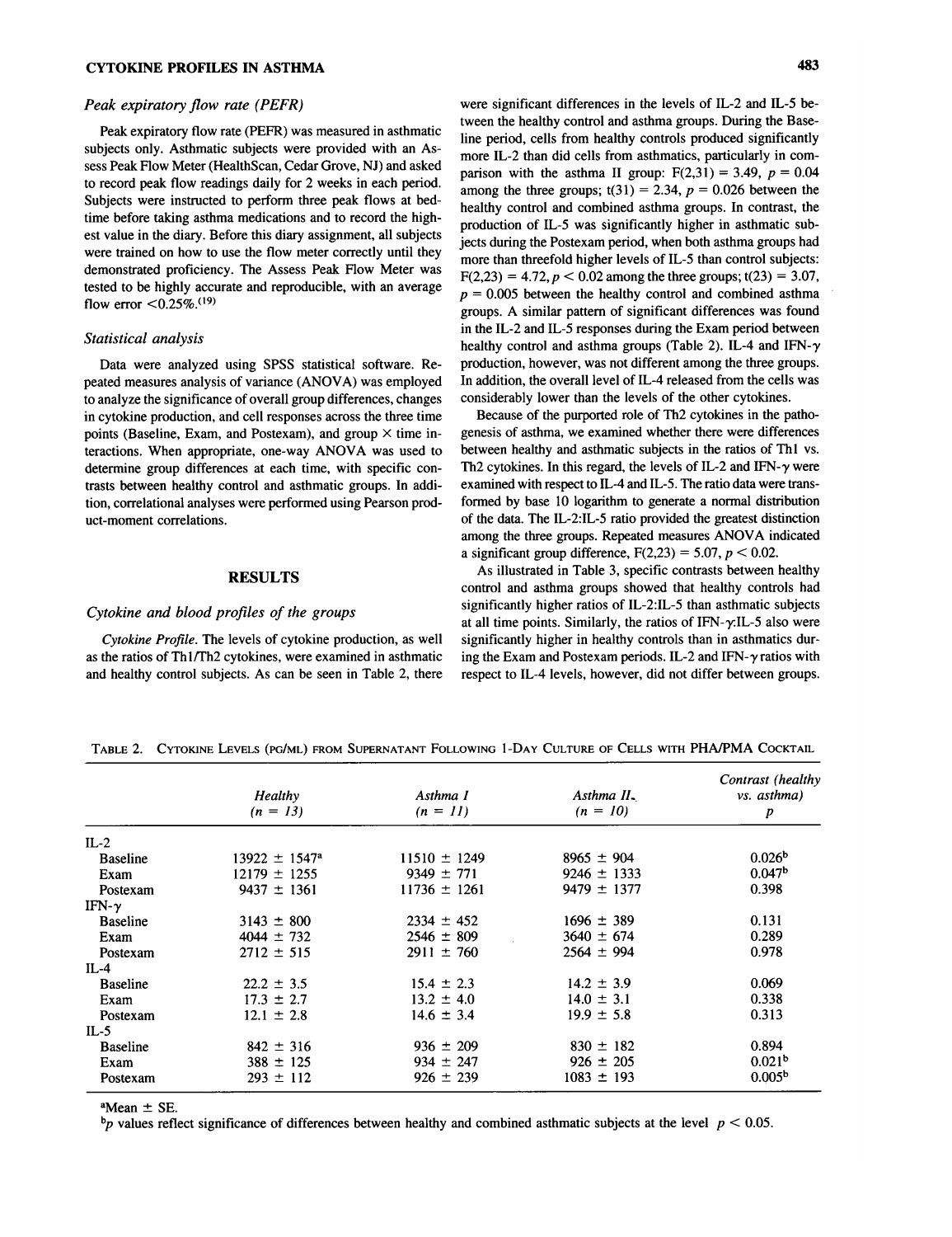|                      | <b>Healthy</b><br>$(n = 13)$ | Asthma I<br>$(n = 11)$ | Asthma II<br>$(n = 10)$ | Contrast (healthy<br><i>vs.</i> asthma) |
|----------------------|------------------------------|------------------------|-------------------------|-----------------------------------------|
|                      |                              |                        |                         | p                                       |
| $IL-2:IL-5$          |                              |                        |                         |                                         |
| <b>Baseline</b>      | $1.52 \pm 0.15^a$            | $1.23 \pm 0.14$        | $1.08 \pm 0.08$         | 0.029 <sup>b</sup>                      |
| Exam                 | $1.73 \pm 0.15$              | $1.18 \pm 0.13$        | $1.06 \pm 0.12$         | 0.001 <sup>b</sup>                      |
| Postexam             | $1.66 \pm 0.15$              | $1.25 \pm 0.15$        | $0.95 \pm 0.06$         | 0.004 <sup>b</sup>                      |
| IFN- $\gamma$ : IL-5 |                              |                        |                         |                                         |
| <b>Baseline</b>      | $0.60 \pm 0.28$              | $0.43 \pm 0.22$        | $0.25 \pm 0.12$         | 0.344                                   |
| Exam                 | $1.19 \pm 0.17$              | $0.39 \pm 0.21$        | $0.67 \pm 0.08$         | 0.003 <sup>b</sup>                      |
| Postexam             | $1.06 \pm 0.13$              | $0.53 \pm 0.21$        | $0.16 \pm 0.20$         | 0.004 <sup>b</sup>                      |
| $IL-2:IL-4$          |                              |                        |                         |                                         |
| <b>Baseline</b>      | $2.85 \pm 0.08$              | $2.91 \pm 0.10$        | $2.82 \pm 0.09$         | 0.86                                    |
| Exam                 | $2.97 \pm 0.17$              | $2.98 \pm 0.14$        | $2.83 \pm 0.11$         | 0.74                                    |
| Postexam             | $2.82 \pm 0.07$              | $3.01 \pm 0.13$        | $2.78 \pm 0.10$         | 0.59                                    |
| $IFN-\gamma$ : IL-4  |                              |                        |                         |                                         |
| <b>Baseline</b>      | $1.92 \pm 0.19$              | $2.10 \pm 0.18$        | $2.02 \pm 0.09$         | 0.49                                    |
| Exam                 | $2.43 \pm 0.18$              | $2.20 \pm 0.19$        | $2.44 \pm 0.12$         | 0.61                                    |
| Postexam             | $2.24 \pm 0.09$              | $2.29 \pm 0.12$        | $2.05 \pm 0.12$         | 0.61                                    |

Table 3. Th1/Th2 Cytokine Ratios from Supernatant Following 1-Day Culture of Cells with PHA/PMA Cocktail

 $^{\circ}$ Mean  $\pm$  SE.

 $^{\rm b}p$  values reflect significance of differences between healthy and combined asthmatic subjects at the level  $p < 0.05$ . Data are transformed by base <sup>10</sup> logarithm.

Blood Analysis. As expected, plasma levels of IgE indicated <sup>a</sup> significant overall group difference across the three time points:  $F(2,28) = 4.24$ ,  $p = 0.025$ , respectively. The average levels of IgE were almost <sup>10</sup> times higher in asthmatics than in controls:  $F(2,31) = 5.90$ ,  $p = 0.007$  for Baseline,  $F(2,30) =$ 3.63,  $p < 0.04$  during Exams, and F(2,28) = 4.73,  $p = 0.017$ during the Postexam period, respectively (Fig. 1). Asthma II subjects also had higher mean levels of IgE than did asthma I subjects at all time points. Similarly, both the overall percentage and absolute number of eosinophils were significantly higher in asthmatic subjects than in healthy controls:  $F(2,23) =$ 4.66,  $p = 0.02$  and  $F(2,23) = 5.03$ ,  $p = 0.015$ , respectively (Fig. 1). The statistics for the absolute number of eosinophils showed that the differences were most evident during the Baseline period.

Pulmonary Function. PEFRs were measured in asthmatic individuals only. The two asthmatic groups did not differ in the peak flow expiratory rates, although it should be reiterated that the asthma II group required more medication to maintain their lung function and had more males than the asthma I group. In <sup>a</sup> subset of asthmatics who measured their baseline peak flow rates in the morning and at bedtime (7 in the asthma I and <sup>5</sup> in the asthma II groups), the decrease in flow rates at bedtime was more prominent in asthma II subjects:  $-5.4$  vs.  $-39.3$  L/min.

## Effect of examination stress

Cytokine Profile. Despite <sup>a</sup> number of group differences in cytokine profiles between healthy controls and asthmatic subjects, we did not find significant changes in the production of any single cytokine across the examination period. The most notable changes over time were noted in the ratios of IFN- $\gamma$ :IL-5 and IFN- $\gamma$ IL-4: F(2,44) = 5.00,  $p = 0.01$ , and F(2,44) = 6.40,  $p = 0.004$ , respectively. Healthy controls demonstrated a marked increase in these cytokine ratios during the Exam period, which was sustained above baseline values during the Postexam period, whereas this pattern was less clear in the two asthma groups (Fig. 2).

Blood Profile. The levels of IgE and eosinophil numbers and percent did not change significantly across the three time points.

Pulmonary Function. PEFRs were also not affected by the examinations. The flow rates remained stable throughout the school semester.

#### Correlations between cytokines and blood profiles

The two Th1-type cytokines, IL-2 and IFN- $\gamma$ , were significantly correlated during the Baseline and Postexam periods  $(r =$  $0.48, p = 0.005,$  and  $r = 0.49, p = 0.005$ , respectively), but this relationship weakened during the Exam period ( $r = 0.29$ ,  $p =$ 0.11). In contrast, Th2-type cytokines, IL-4 and IL-5, were not significantly correlated at any time point. Interestingly, however, there were consistently high correlations between IL-4 and IFN- $\gamma$  across the three time points:  $r = 0.42$ ,  $p < 0.02$  during Baseline,  $r = 0.37$ ,  $p = 0.03$  during the Exam period, and  $r =$ 0.52,  $p = 0.003$  in the Postexam period, respectively.

Because of the known effects of IL-5 on eosinophil activity, we also examined the relationship between IL-5 and eosinophils. IL-5 levels were not significantly correlated with either eosinophil number or percent at any time point. Similarly, IL-4 levels were not correlated with IgE. However, IgE level was significantly correlated with eosinophil number during the Exam period,  $r = 0.42$ ,  $p < 0.02$ .

## DISCUSSION

The main goal of this study was to test the hypothesis that a stressful event, such as final examinations, alters cytokine production in asthmatic adolescents. Unlike the previous reports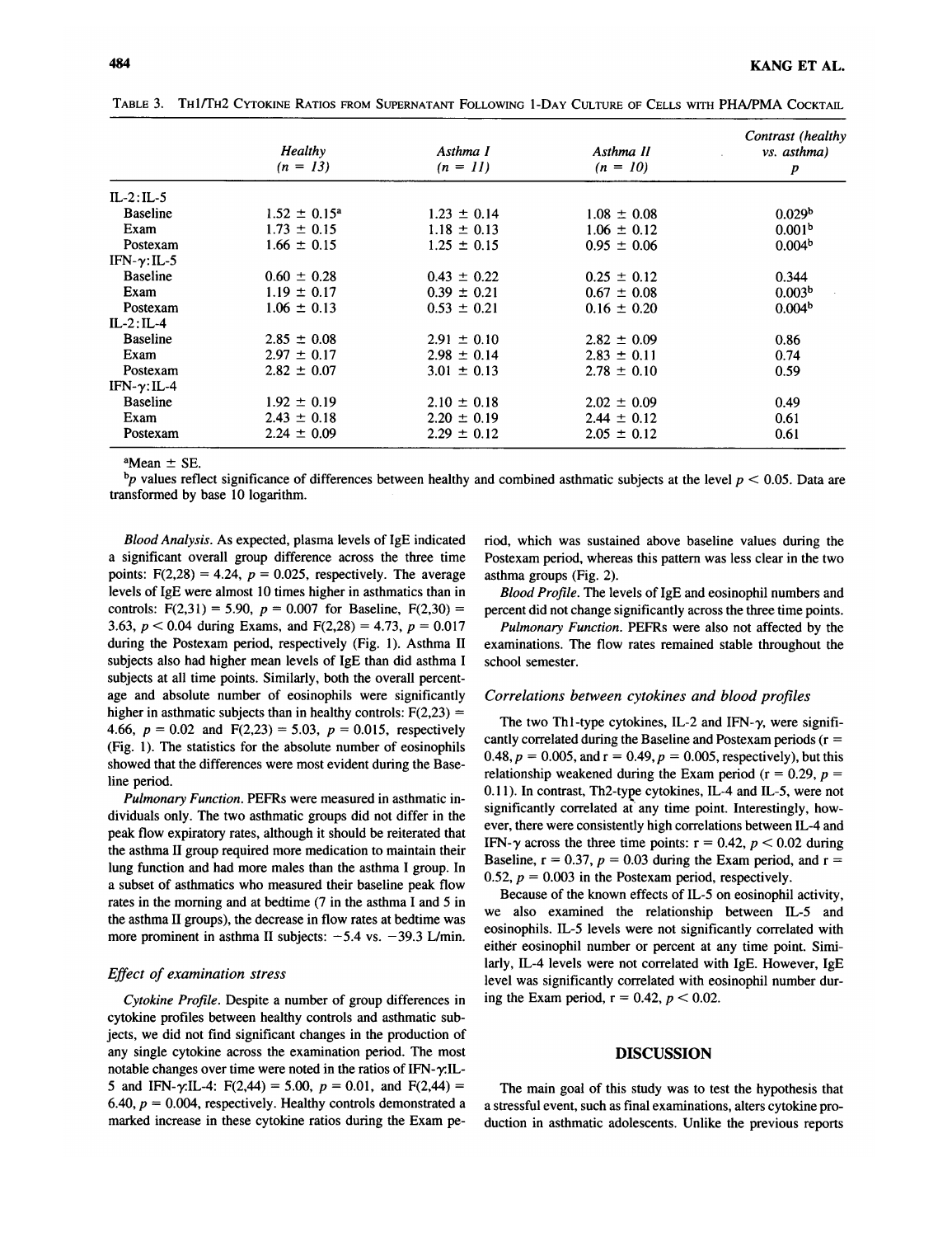

FIG. 1. Group differences in eosinophil percent (top) and IgE (bottom). Eosinophil percent differed significantly between the healthy and asthma II groups during Baseline and Exam periods. This group difference between healthy and asthma II subjects extended to IgE levels at each time point.

of a significant reduction in IFN- $\gamma$  and an increase in IL-2 production by lymphocytes during the examination period in medical students,  $(12-14)$  we did not observe any significant changes in the in vitro release of individual cytokines, IL-2, IFN- $\gamma$ , IL-4, and IL-5, that was restricted to the examination period. Instead, the pattern of IL-5 production during both the Exam and Postexam periods was found to differ between healthy and asthmatic subjects. Healthy subjects showed <sup>a</sup> considerable decline in IL-5 production during the Exam and Postexam periods ( $p =$ 0.055), whereas asthmatics did not show the examinationinduced decrease in IL-5. A similar pattern was found in IL-4 production. These decreases in the production of IL-4 and IL-<sup>5</sup> appear to largely account for the sustained increases in the IFN- $\gamma$ :IL-4 and the IFN- $\gamma$ :IL-5 ratios in healthy subjects during the Exam and Postexam periods.

The clinical significance of this difference in cytokine pattern is not clear. Although it was not associated with <sup>a</sup> shift in pulmonary function during the Exam period, it should be reiterated that asthmatic subjects were allowed to continue their asthma medications, both steroid and nonsteroid inhalants.



FIG. 2. Changes in the IFN- $\gamma$ :IL-4 ratio (top) and IFN- $\gamma$ :IL-<sup>5</sup> ratio (bottom) over time. Significant changes were found in both Th1/Th2 ratios across the examination. For the IFN- $\gamma$ IL-5 ratio, there was a significant group  $\times$  time interaction, indicating <sup>a</sup> significantly different pattern of response over time among the three groups.

throughout the study to evaluate changes in a normative situation. Although the effects of these inhalants are mostly local, one cannot completely rule out their possible effects on peripheral blood cell function.

Overall, cytokine profiles of cells from asthmatic subjects reflected <sup>a</sup> Th2-like predominance, whereas the cell response from healthy control subjects was more indicative of <sup>a</sup> Thl-like predominance. Specifically, cells from asthmatic subjects produced significantly more IL-5 than did the cells from healthy controls across the Exam and Postexam periods. In contrast, proliferating cells from control subjects generated significantly higher levels of IL-2 during the Baseline and Exam periods following stimulation with the PHA/PMA cocktail. These patterns were supported further when the balance between Thl and Th2 cytokines was evaluated. Healthy control subjects showed significantly higher ratios of IL-2:IL-5 as well as IFN- $\gamma$ :IL-5 than did the asthmatic students.

These findings are consistent with other studies reporting <sup>a</sup>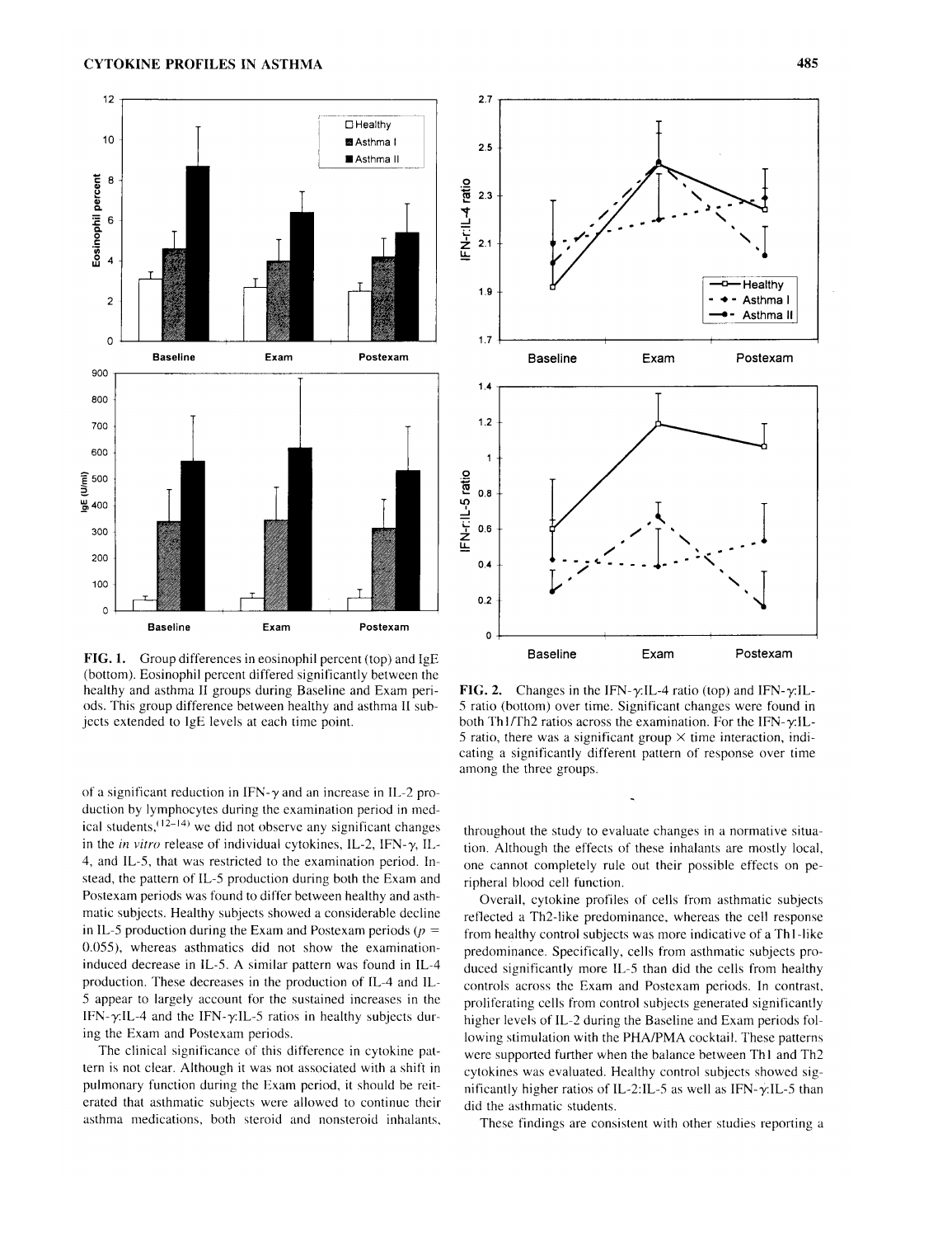predominant Th2-pattern in asthmatic subjects.<sup>(20-22)</sup> Asthmatics, particularly during an acute, symptomatic period or with severe asthma, typically present <sup>a</sup> strong bias for IL-4 and IL-5 production when cells are obtained from either bronchoalveolar lavage or PB. The overproduction of IL-4, however, may be more <sup>a</sup> feature of an atopic state than <sup>a</sup> characteristic of asthma. $(10)$  Although IL-4 can effectively induce the production of IgE,<sup>(23)</sup> the correlations between peripheral blood IgE production and IL-4 level have not been consistent.<sup> $(24)$ </sup> In our study, IL-4 levels did not directly correlate with the plasma level of IgE, nor did they correlate with IL-5 levels in the supernatant sample.

Higher IL-5 and eosinophil values in asthmatics appear to support the purported relationship between IL-5 and eosinophil function in the pathology of asthma. Other researchers have reported that the percentage of Th cells expressing IL-5 mRNA was highly correlated with eosinophil counts in asthmatics.<sup>(11)</sup> Moreover, improvement in pulmonary function following an oral glucocorticoid therapy coincided with reduced percentages of IL-5 mRNA encoding cells, as well as decreased IL-5 secretion and eosinophil count.  $(11,25)$  In our study, however, the IL-5 levels induced from mononuclear cells were not directly correlated in <sup>a</sup> linear manner with the blood eosinophil num bers.

Although we did not find significant correlations between pulmonary function, as measured by PEFR, and cytokine levels, this result may have been influenced by the relatively stable and mild form of asthma. Asthmatic students in this study appeared to be medically well managed, and the continued use of daily medication may have mitigated against any exacerbation of symptoms during the stress of examinations. The influence of stress may have been more evident if the medication had been controlled and <sup>a</sup> more severe form of asthma had been studied.

## ACKNOWLEDGMENTS

This research was supported by funding from the American Lung Association-Wisconsin and the Fetzer Institute. CLC receives partial salary support from NIMH grant MH41659.

### REFERENCES

- 1. MOSMANN, T.R. (1991). Cytokine secretion phenotypes of TH cells: how many subsets, how much regulation? Res. Immunol. 142, 9-13.
- MOSMANN, T.R., CHERWINSKI, H, BOND, M.W., GIEDLIN, M.A., and COFFMAN, R.L. (1986). Two types of murine helper T-cell clone. I. Definition according to profiles of lymphokine ac tivities and secreted proteins. J. Immunol. 136, 2348-2357.
- 3. ROMAGNANI, S. (1992). Human Th1 and Th2 subsets: regulation of differentiation and role in protection and immunopathology. Int. Arch. Allergy Immunol. 98, 279-285.
- BARNS, P.J. (1994). Cytokines as mediators of chronic asthma. Am. J. Respir. Crit. Care Med. 150, S42-S49.
- BITTLEMAN, D.B., and CASALE, T.B. (1994). Allergic models and cytokines. Am. J. Respir. Crit. Care Med. 150, 572-576.
- 6. DEL PRETE, CF., MAGGI, E., PARRONCHI, P., CHRETIEN, I., TIRI, A., MACCHIA, D., RICCI, M., BACHEREAU, J., DE VRIES, J., and ROMAGNANI, S. (1988). IL-4 is an essential factor for the IgE synthesis induced in vitro by human  $T$  cell clones and their supernatants. J. Immunol. 140, 4193-4198.
- 7. FINKELMAN, F.D., KATONA, I.M., URBAN, J.F., HOLMES, J., and OHARA, J. (1988). IL-4 is required to generate and sustain in vivo IgE responses. J. Immunol. 141, 2335-2341.
- 8. SANDERSON, C.J. (1992). Interleukin-5, eosinophils and disease. Blood 79, 3101-3109.
- 9. WALKER, C, BODE, E., BOER, L., HANSEL, T.T., BLASER, K., and VIRCHOW, J. (1992). Allergic and nonallergic asthmatics have distinct patterns of T-cell activation and cytokine production in peripheral blood and bronchoalveolar lavage. Am. Rev. Respir. Dis. 146, 109-115.
- 10. TANG, M.L., COLEMAN, J., and KEMP, A.S. (1995). Interleukin-4 and interferon-gamma production in atopic and non-atopic children with asthma. Clin. Exp. Allergy. 25, 515-521.
- 11. CORRIGAN, C.J., HAMID, Q., NORTH, J., BARKANS, J., MOOBEL, R., DURHAM, S., GEMOU-ENGESAETH, V., and KAY, A.B. (1995). Peripheral blood CD4 but not CD8 T-lymphocytes in patients with exacerbation of asthma transcribe and translate messenger RNA encoding cytokines which prolong eosinophil survival in the context of <sup>a</sup> Th2-type pattern: effect of glucocorticoid therapy. Am. J. Respir. Cell Mol. Biol. 12,567-578.
- 12. DOBBIN, J.P., HARTH, M., McCAIN, G.A., MARTIN, R.A., and COUSIN, K. (1991). Cytokine production and lymphocyte transformation during stress. Brain Behav. Immun. 5, 339-348.
- 13. GLASER, R., KENNEDY, S., LAFUSE, W.P., BONNEAU, R.H., SPEICHER, C, HILLHOUSE, J., and KIECOLT-GLASER, J.K. (1990). Psychological stress-induced modulation of interleukin <sup>2</sup> receptor gene expression and interleukin 2 production in peripheral blood leukocytes. Arch. Gen. Psychiatry 47, 707-712.
- 14. GLASER, R., RICE, J., SHERIDAN, J., FERTEL, R., STOUT, J., SPEICHER, C., PINSKY, D., KOTUR, M., POST, A., BECK, M., and KIECOLT-GLASER, J. (1987). Stress-related immune suppression: health implications. Brain Behav. Immun. 1, 7-20.
- 15. LeMAY, L.G., VANDER, A.J., and KLUGER, M.J. (1986). The effects of psychological stress on plasma interleukin-6 activity in rats. Physiol. Behav. 47, 957-961.
- 16. FRITZ, G.K. (1987). Psychological issues in assessing and man aging asthma in children. Clin. Rev. Allergy 5, 259-271.
- 17. HUCKAUF, H., and MACHA, N. (1987). Behavioral factors in the etiology of asthma. Chest 6, 141S-143S.
- 18. LEUNG, J.C.K., LAI, C.K.W., CHUI, Y.L., HO, R.T.H., CHAN, C.H.S., and LAI, K.N. (1992). Characterization of cytokine gene expression in  $CD4^+$  and  $CD8^+$  T cells after activation with phorbol myristate acetate and phytohaemagglutinin. Clin. Exp. Immunol. 90, 147-153.
- 19. SHAPRIO, S.M., HENDLER, J.M., OGIRALA, R.G., ALDRICH, T.K., and SHAPIRO, M.B. (1991). An evaluation of the accuracy of Assess and MiniWright peak flowmeters. Chest 99, 358-362.
- 20. ACKERMAN, V., MARINI, M., VITTORI, E., BELLINI, A., VASSALI, G., and MATTOLI, S. (1994). Detection of cytokines and their cell sources in bronchial biopsy specimens from asthmatic patients. Relationship to atopic status, symptoms, and level of airway hyperresponsiveness. Chest 105, 687-696.
- 21. ROBINSON, D.S., HAMID, Q., YING, S., TSICOPOULOS, A., BARKANS, J., BENTELY, A.M., CORRIGAN, C, DURHAM, S.R., and KAY, B. (1992). Predominant Th2-like bronchoalveolar T-lymphocyte population in atopic asthma. N. Engl. J. Med. 326, 298-304.
- 22. YING, S., DURHAM, S.R., CORRIGAN, C.J., HAMID, Q., and KAY, A.B. (1995). Phenotype of cells expressing mRNA for Th2 type (interleukin <sup>4</sup> and interleukin 5) and Thl-type (interleukin <sup>2</sup>